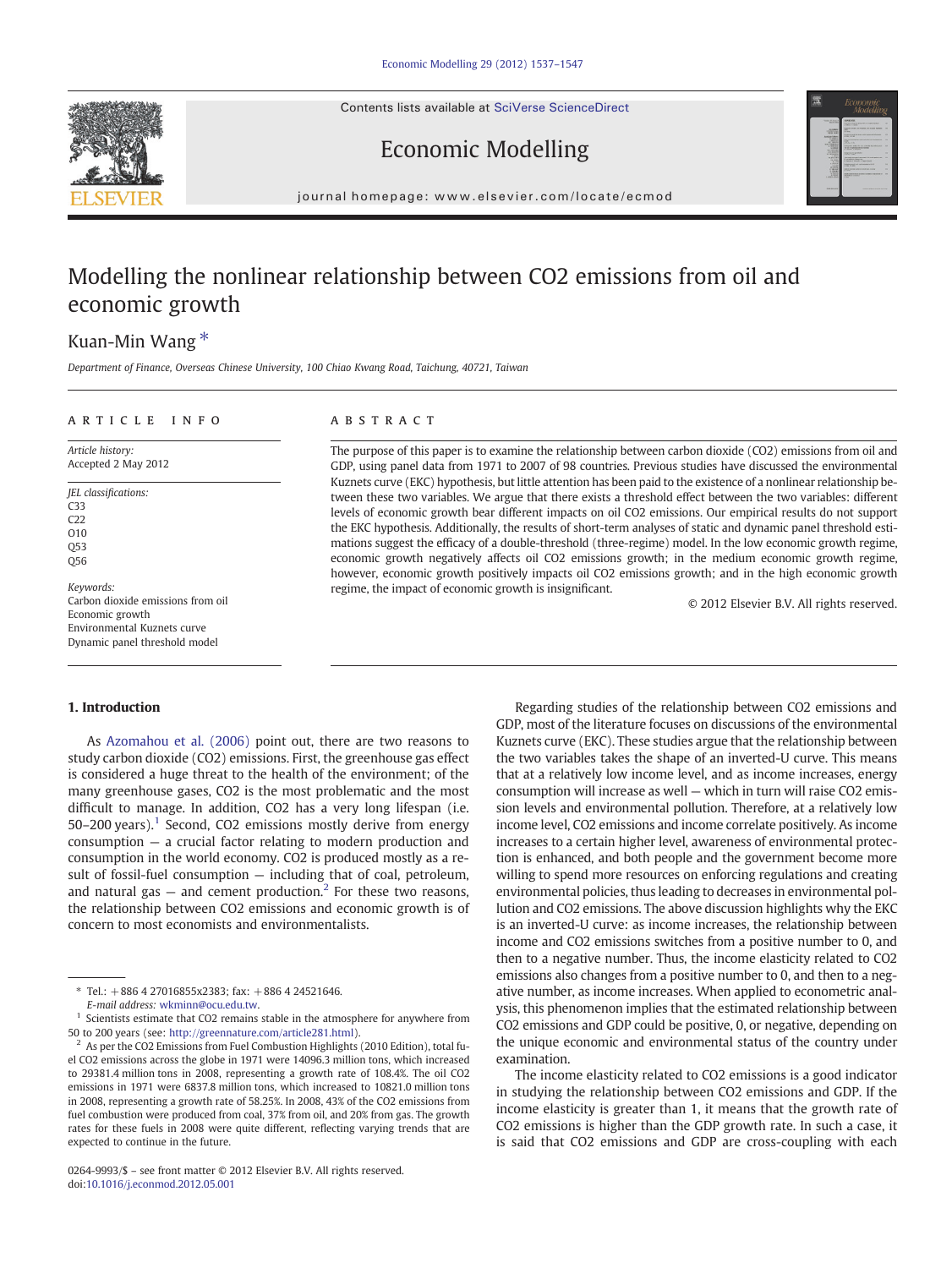other. If the income elasticity is positive but less than 1, however, the growth rate of CO2 emissions is smaller than that of GDP, and it is said that the two variables are relative-decoupling with each other. On the other hand, if the income elasticity is 0 or a negative number, then the CO2 growth rate is not affected by the economic growth rate  $-$  or, the CO2 growth rate is decreasing with the economic growth rate. In this case, the two variables are said to be absolute-decoupling with each other.

In the literature in this field, most studies use a single country or region as the sample under examination. For instance, [Grossman and](#page--1-0) [Krueger \(1991\)](#page--1-0), [Gallagher \(2004\),](#page--1-0) and [Stern \(2007\)](#page--1-0) focus on Mexico; [Carson et al. \(1997\)](#page--1-0) and [Aldy \(2005\)](#page--1-0) study the United States; [List and](#page--1-0) [Gallet \(1999\)](#page--1-0) look at both OECD and non-OECD countries in their sample; [Vincent \(1997\)](#page--1-0) focuses on Malaysia; and [Auffhammer and Carson](#page--1-0) [\(2008\)](#page--1-0) utilise Chinese data. Recent studies (e.g. [Azomahou et al.,](#page--1-0) [2006; Diao et al., 2009; Romero-Ávila, 2008\)](#page--1-0) analyse the problem with new econometric models or tests, such as the nonparametric panel data model, state-of-the-art panel stationarity test, linear model, quadratic function model, or cubic function model. However, most studies employ a linear rather than nonlinear model and utilise the levels, rather than the growth rates, of the variables.

The research methodologies adopted by many of these previous studies bear several shortcomings. First, most studies utilise the ordinary least squares (OLS) model, whose estimation result is an averaged outcome that is very sensitive to outliers. In addition, if the data are characterised by heteroscedasticity, the estimation result may be biased. Second, as discussed above, the inverted-U curve EKC contains a time factor: the time trend of CO2 emissions as income increases. In comparison, most studies analyse the EKC by using methods involving cross-sectional data (e.g. [Grossman and Krueger, 1991; Panayotou,](#page--1-0) [1993; Robers and Grimes, 1997; Sha](#page--1-0)fik, 1994). Cross-sectional analytical methods cannot reveal the impact of time; therefore, the estimation result may not be able to offer a 'big picture' perspective. Third, the aforementioned articles do not include in the regressions the lagged CO2 emission. $3$  This lagged variable is crucial to the study of the phenomenon, because the lagged variable could impact the current variable over time.

In addition to the aforementioned methodology problems, there is one more issue we wish to address. Previous studies on this topic usually assume that at a certain time, each country is found at a unique and different point on the same EKC ([Dinda, 2004](#page--1-0)). Some studies employ time-series data to conduct single-country case studies; examples include those of [Jalil and Mahmud \(2009\)](#page--1-0) and [Zhang and](#page--1-0) [Cheng \(2009\).](#page--1-0) These studies can analyse the time trend inherent in the relationship between CO2 emissions and GDP; however, since they are single-country case studies, the results are not generalisable, and it is impossible to use the results to compare countries.

To overcome the limitations inherent in the use of cross-sectional and time-series data, some studies have started to utilise panel data to conduct empirical studies (e.g. [Apergis and Payne, 2009; Aslanidis](#page--1-0) [and Iranzo, 2009; Lantz and Feng, 2006; Seldon and Song, 1994;](#page--1-0) [Wagner, 2008](#page--1-0)). Panel data could be considered a combination of cross-sectional and time-series data; therefore, panel data could reveal the impact of individual differences or time transitions, which in turn have greater explanatory power. In addition, since panel data have both individual and time dimensions, there are more observations in a panel data sample; this increases the degrees of freedom, enhances the estimation efficiency, and reduces the possibility of multicollinearity. Especially when conducting multi-country analysis, if one uses time-series data from a single country, it is possible that the analysis would ignore the impact of economic integration, and the estimation result could suffer from an inefficient-testing power problem. On the other hand, cross-sectional data ignore the impact of time (e.g. the impact of the business cycle). For this reason, recent studies in the field of international economic integration often utilise panel data. [Carson \(2010\)](#page--1-0) surveys previous theoretical and empirical studies and concludes that several factors could affect the estimation results of EKC models; these include econometrics models, sample countries, pollution indices, explanatory variables, data attributes, and income and pollution functions. However, there is no mention of the possible nonlinear relationship between CO2 emissions and GDP.

The purpose of the current study is to investigate whether there is a nonlinear relationship between oil-based CO2 emissions and GDP. Our sample includes 98 countries, and the time span is from 1971 to 2007. In the discussion of the relationship between oil CO2 emissions and GDP, previous studies have focused on the inverted-U curve-shaped relationship between the two variables — that is, most previous studies have focused on the establishment of the EKC. Unlike these studies, the current study examines the existence of a threshold effect in the relationship between the two variables. In other words, we would like to see if different levels of economic growth yield different effects vis-à-vis this relationship. This study focuses on the following three points. First, we investigate whether the long-term relationship between oil CO2 emissions and GDP is stable. Concurrently, we examine the nature of that relationship: crosscoupling, relative-decoupling, or absolute-decoupling. The answer can be used to test the EKC hypothesis. Second, we utilise the economic growth rate as the threshold variable, to construct static and dynamic panel threshold models (PTMs). The estimation result of the PTMs could be used to examine the existence of a nonlinear relationship between oil CO2 emissions and GDP. Third, we investigate the impact of population growth on the growth rate of oil CO2 emissions and on the convergence velocity from the short-term disequilibrium to the long-term equilibrium.<sup>4</sup>

The empirical findings can be summarised as follows. First, the cointegration test result indicates that in the long term, the relationship between oil CO2 emissions and GDP is steady. The long-term income elasticity shows that the two variables relative-decouple with each other. Second, the estimation results of the panel static and dynamic models show that in the short term, the three-regime model is appropriate for describing the relationship between the two variables. In the low economic growth regime, GDP negatively affects the growth rate of oil CO2 emissions; however, in the medium economic growth regime, GDP has a significantly positive impact on the growth rate of oil CO2 emissions, and in the high economic growth regime, the

 $3$  The dynamic model includes as one of the explanatory variables the lagged dependent variable. If the explanatory variables of a regression model include only exogenous variables, the model is called a 'static model'. The advantage of a dynamic model is that it considers the impact of time; its disadvantage is that there would be an endogenous heteroscedasticity problem with the residual. Since this problem has remained unresolved, most previous studies have employed static models. In this study, we use both static and dynamic models and compare the estimation results thereof.

<sup>4</sup> Previous EKC studies include some important macroeconomic variables in their linear models. The effects of these macroeconomic variables on the environment are mixed. [Cropper and Grif](#page--1-0)fiths (1994), [Bruvoll and Medin \(2003\),](#page--1-0) [Shi \(2003\)](#page--1-0), and [Lantz](#page--1-0) [and Feng \(2006\)](#page--1-0) each include the population variable in the regression and obtain a significantly monotonic relationship between the population and various forms of environmental variables. This finding suggests that a larger population would increase the demand for goods and services, which in turn would consume more natural resources. On the other hand, [Seldon and Song \(1994\),](#page--1-0) [Kahn and McDonald \(1994\)](#page--1-0), [Tiffen et al. \(1994\)](#page--1-0), and [Patel et al. \(1995\)](#page--1-0) each find population to relate negatively to environmental variables. One possible explanation for this finding is that as the population increases, more people become aware of the importance of environmental protection, and so the government raises environmental protection standards ([Seldon and](#page--1-0) [Song, 1994\)](#page--1-0). In the current study, unlike in previous studies, we include the population growth in the short-term PTM model, to investigate the impact of population growth on the growth rate of oil CO2 emissions and on the short-term convergence adjustment of the model. The current study therefore is the first such attempt within the field, on this research topic.